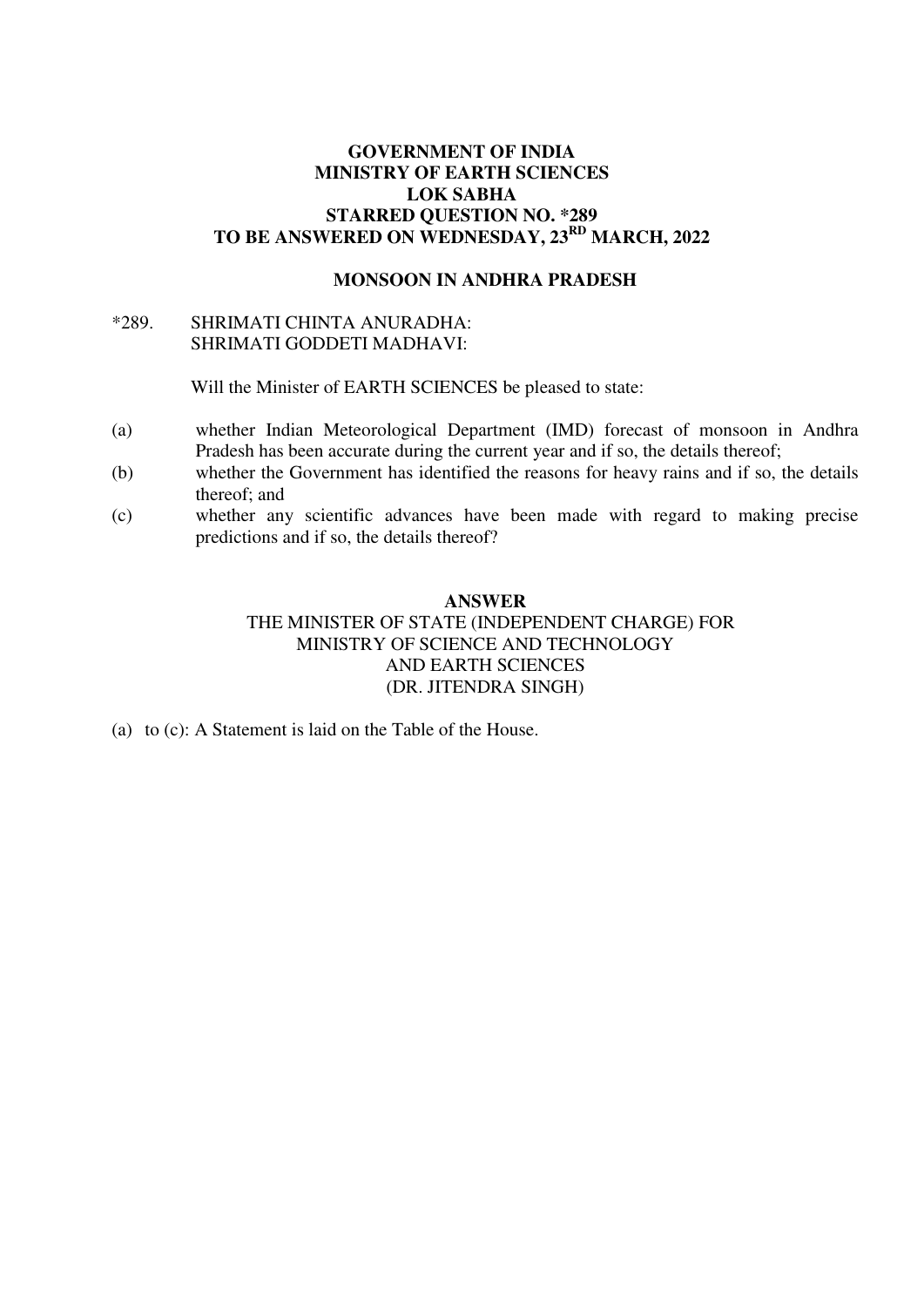# STATEMENT LAID ON THE TABLE OF THE LOK SABHA IN REPLY TO (a) to (c) OF STARRED QUESTION NO. \*289 REGARDING "MONSOON IN ANDHRA PRADESH" TO BE ANSWERED ON MARCH 23, 2022

(a) Yes Sir. India Meteorological Department (IMD) issued forecast for south west monsoon seasonal rainfall (1<sup>st</sup> Stage) on 16<sup>th</sup> April 2021 (Figure 1a) and its update was given on 1<sup>st</sup> June 2021 (Figure 1b). The observed rainfall distribution during 2021 Southwest monsoon season is given in Figure 1c.

From the figures (Figure 1a and Figure 1b**)**, it is found that the above normal monsoon seasonal rainfall was predicted for most parts of Andhra Pradesh.

From the observed rainfall distribution given in Figure 1c, it is found that most parts of Andhra Pradesh received above normal rainfall during 2021. As per this map, the percentage departure of seasonal rainfall of Andhra Pradesh against the normal is +20 which comes under above normal (excess) category.

(b) The heavy rains received over South Peninsula and adjacent Central India during the Southwest monsoon season 2021 was mainly associated with passage of Low Pressure Systems during the season. During the 2021 SW monsoon Season, a total number of 13 Low Pressure Systems formed and majority of the systems formed over Bay of Bengal moved west-northwestwards causing intense rainfall activity over Central and Peninsular India.

Number of Low pressure System (LPS) including Low (L), Well Marked Low (WML), Depression (D), Deep Depression (DD), Cyclonic Storm (CS) and number of LPS days in monsoon 2021 are given below :

| Systems/  | Cyclonic | Deep       | Depression | Well-marked   | low-   Low-pressure |
|-----------|----------|------------|------------|---------------|---------------------|
| Month     | Storm    | Depression |            | pressure area | area                |
| June      |          |            |            |               |                     |
| July      |          |            |            |               |                     |
| August    |          |            |            |               |                     |
| Sepetmber |          |            |            |               |                     |

(c) IMD regularly reviews the operational long range forecasting system to improve it through in house research activities & collaboration with various research institutions in the country. The operational statistical models are mainly improved by implementing the latest state of the art statistical forecasting techniques and by using better predictors. Similarly, Ministry of Earth Sciences (MoES) has launched National Monsoon Mission (NMM) with a vision to develop state-of-the-art dynamical prediction system for the monsoon rainfall in different time scales.IMD used Monsoon Mission Climate Forecast System (MMCFS) model for preparing operational forecasts since 2018 monsoon season.

This year, IMD has implemented a new strategy for issuing monthly and seasonal operational forecasts for the southwest monsoon rainfall over the country by modifying the existing two stage forecasting strategy. The new strategy uses the existing statistical forecasting system to generate these forecasts along with a newly developed Multi-Model Ensemble (MME) forecasting system based on coupled global climate models (CGCMs) from different global climate prediction and research centers including IMD's Monsoon Mission CFS (MMCFS) model.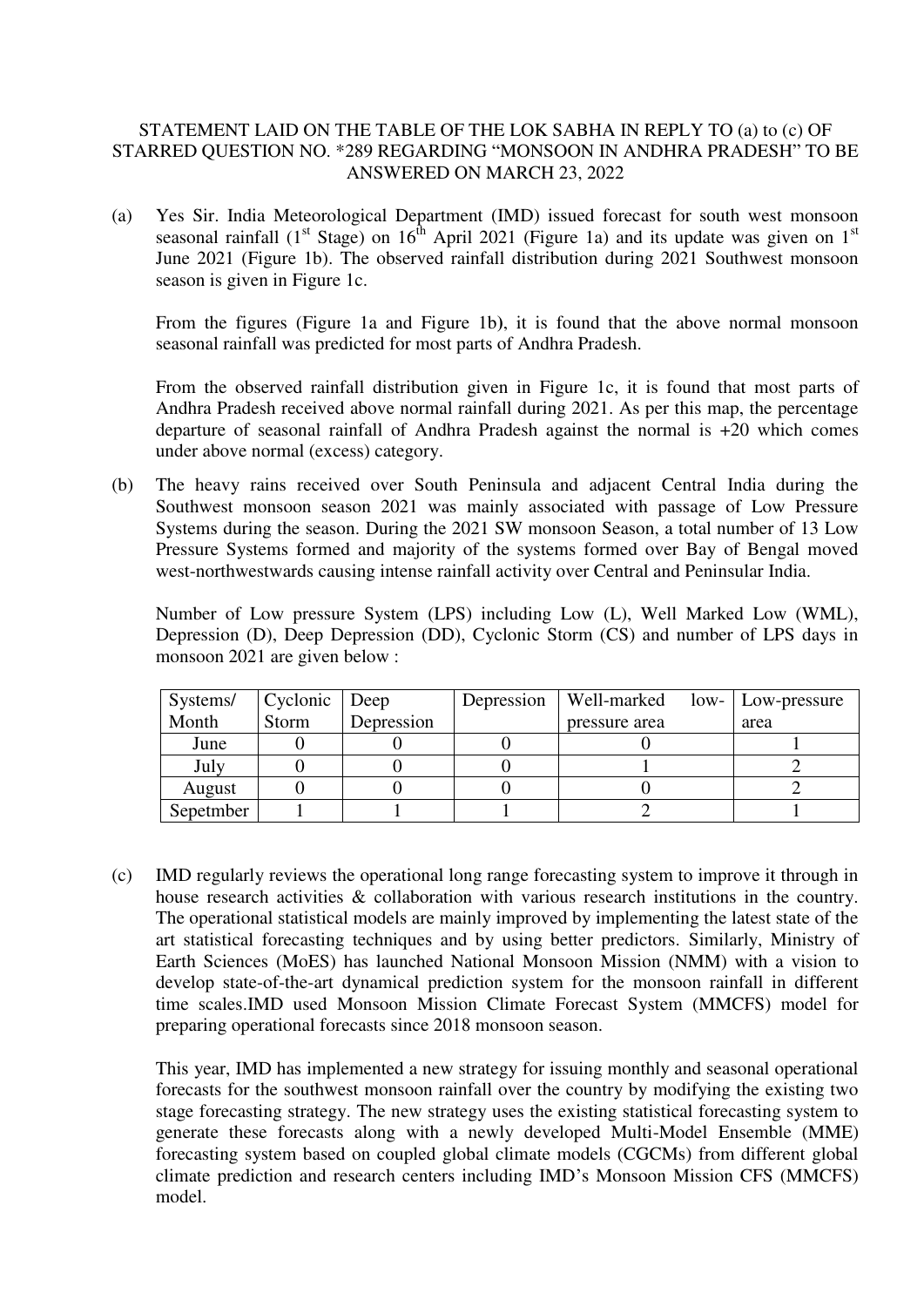IMD follows a seamless forecasting strategy. The long-range forecasts (for the whole season) issued are being followed with extended range forecast issued on every Thursday with a validity period of four weeks. To follow up the extended range forecast, IMD issues short to medium range forecast and warnings at 36 meteorological sub-divisions levels daily four times valid up to next five days with an outlook for subsequent two days. The short to medium range forecast and warning at district and station level are issued with a validity of next five days and are updated twice a day. The short to medium range forecast is followed by very short range forecast of severe weather up to three hours (nowcast) for all the districts and 1089 cities and towns. These nowcasts are updated every three hours.

IMD started issuing Impact Based Forecast (IBF) recently which give details of what the weather will do rather than what the weather will be. It contains the details of impacts expected from the severe weather elements and guidelines to general public about do's and don'ts while getting exposed to severe weather. These guidelines are finalised in collaboration with National Disaster Management Authority (NDMA) and is already implemented successfully for cyclone, heat wave, thunderstorm and heavy rainfall.

The weather forecast accuracy is verified by IMD and errors and skill scores are calculated seasonwise and annually. The heavy rainfall warning skill for the year 2021 and its comparison with the period 2002-20 are given in the Figure 2. From the figure, it is found that Probability of Detection (POD) for heavy rainfall warning with 24 hr lead period is 74% in 2021, which has improved by 51% in year 2021 as compared to their skill between 2002-20. Both the False Alarm Rate (FAR) and Missing Rate (MR) are 26% in 2021, which has improved by 21% & 53% respectively in year 2021 as compared to their skill between 2002- 20for 24 hour lead time.





**Fig 1a.** Probability forecast of tercile categories (normal) for the seasonal rainfall over India during the 2021 southwest monsoon season (June-September). The figure illustrates the most likely categories as well as their probabilities. The white shaded areas represent climatological probabilities.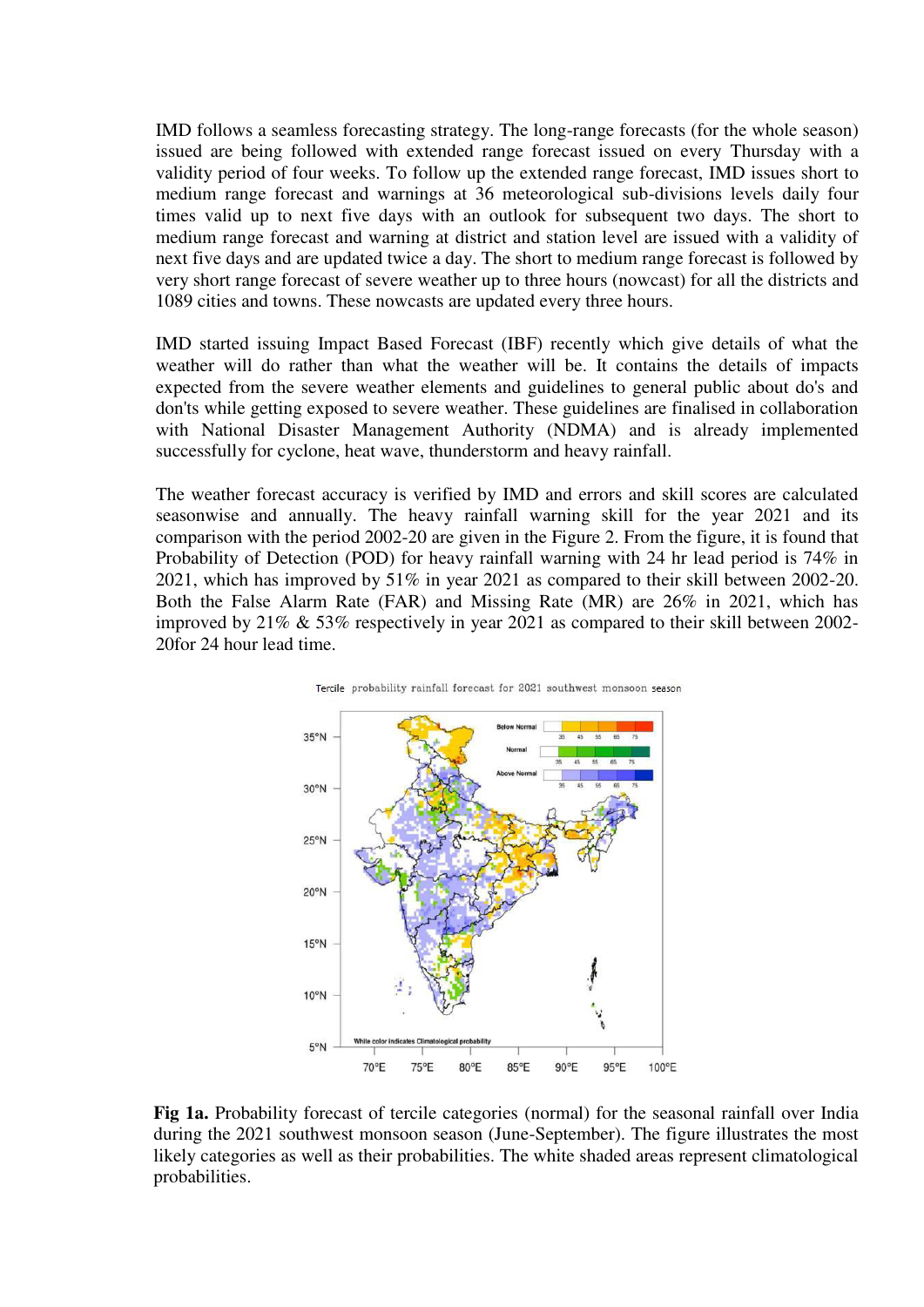probability rainfall forecast for 2021 JJAS



**Fig 1b.** Updated Probability forecast for the seasonal rainfall over India during the 2021 southwest monsoon season (June - September). The figure illustrates the most likely categories as well as their probabilities.